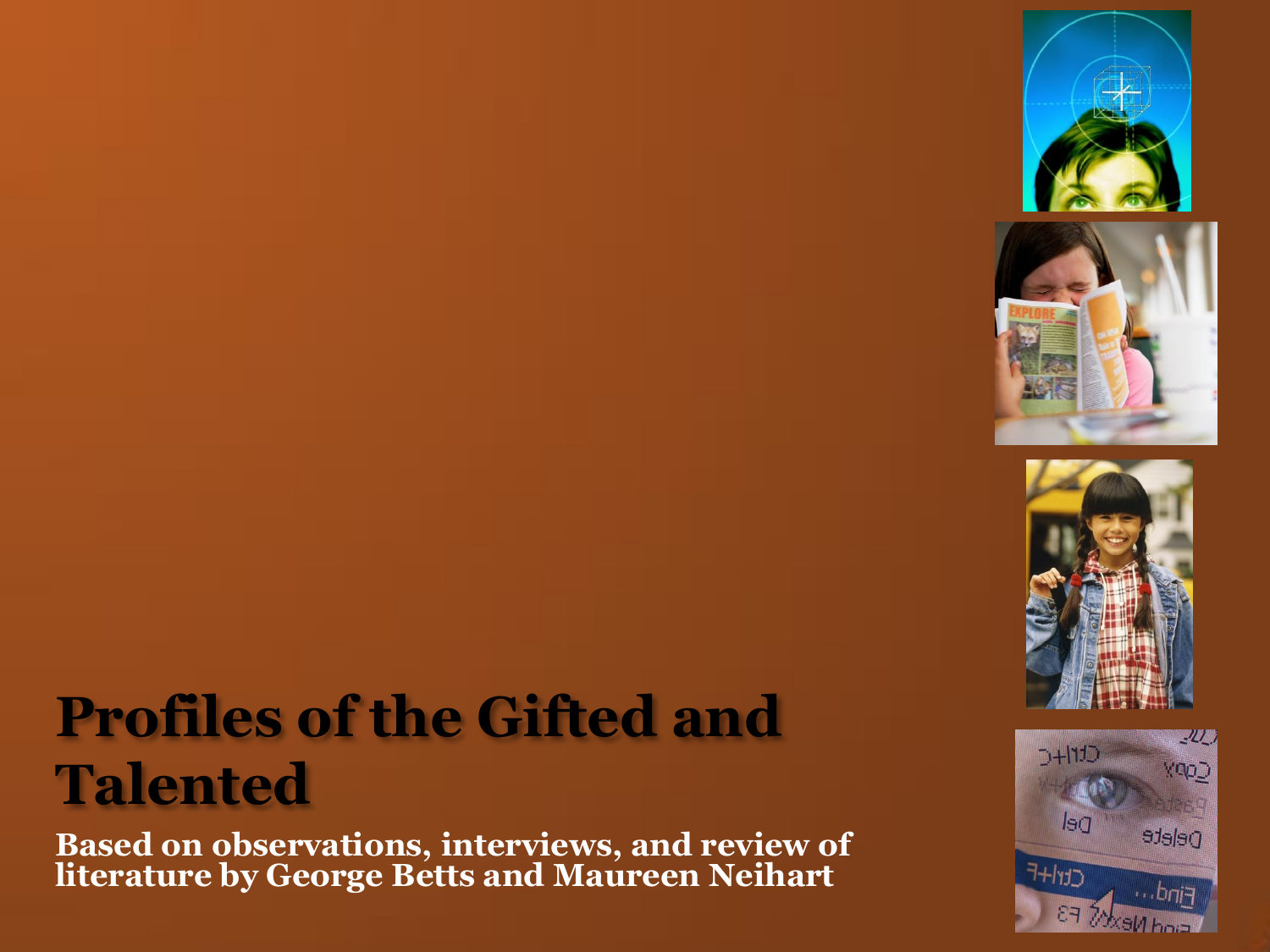

*Betts and Niehart propose 6 types of gifted learners.*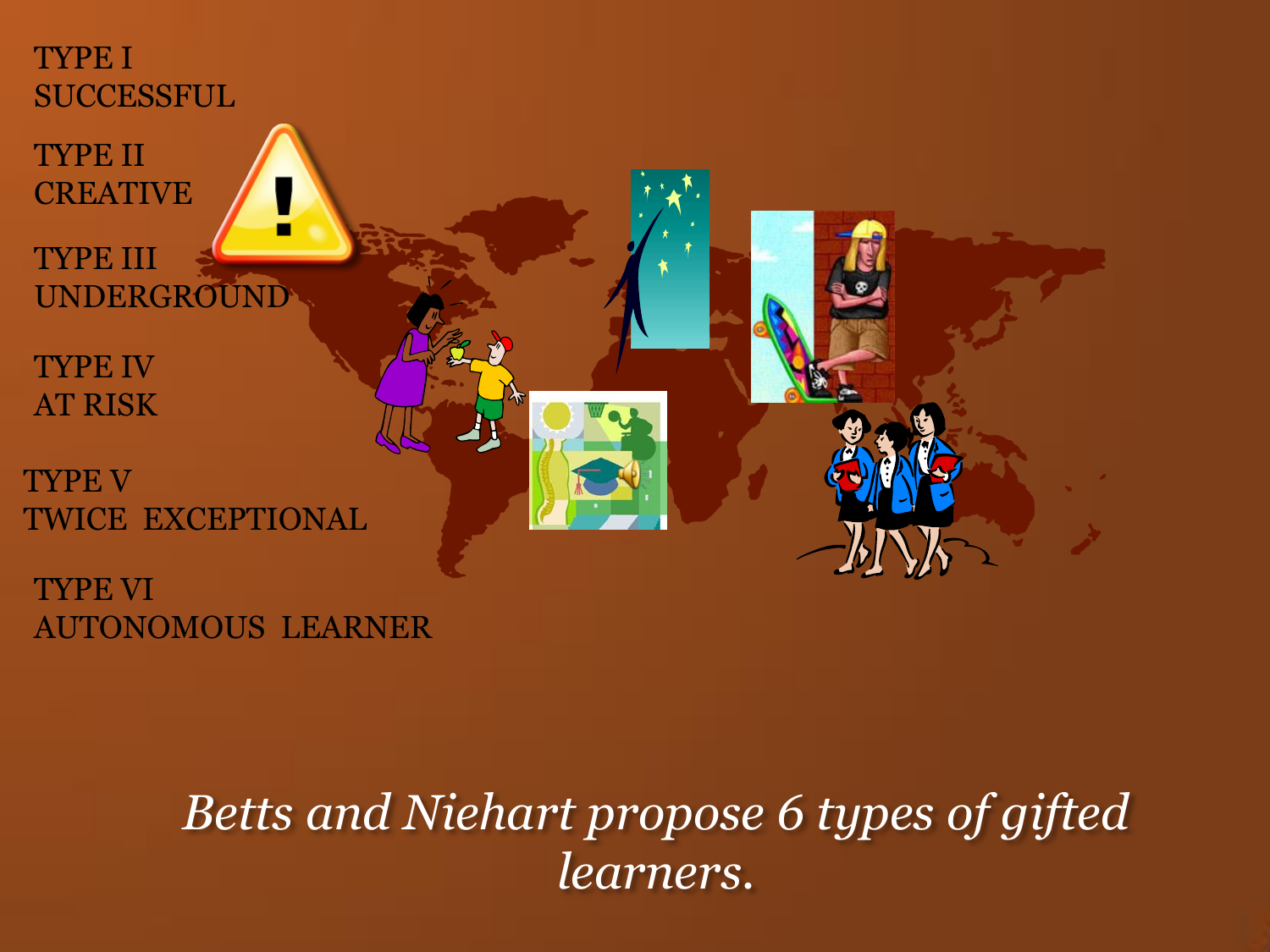•As many as 90% of the identified gifted students

•Discovers what "sells" at home & school

•Convergent thinker

•Learns & tests well

•Eager for approval

•Liked by peers

•Positive self-concept

•Unaware of deficiencies

**Type I SUCCESSFUL**

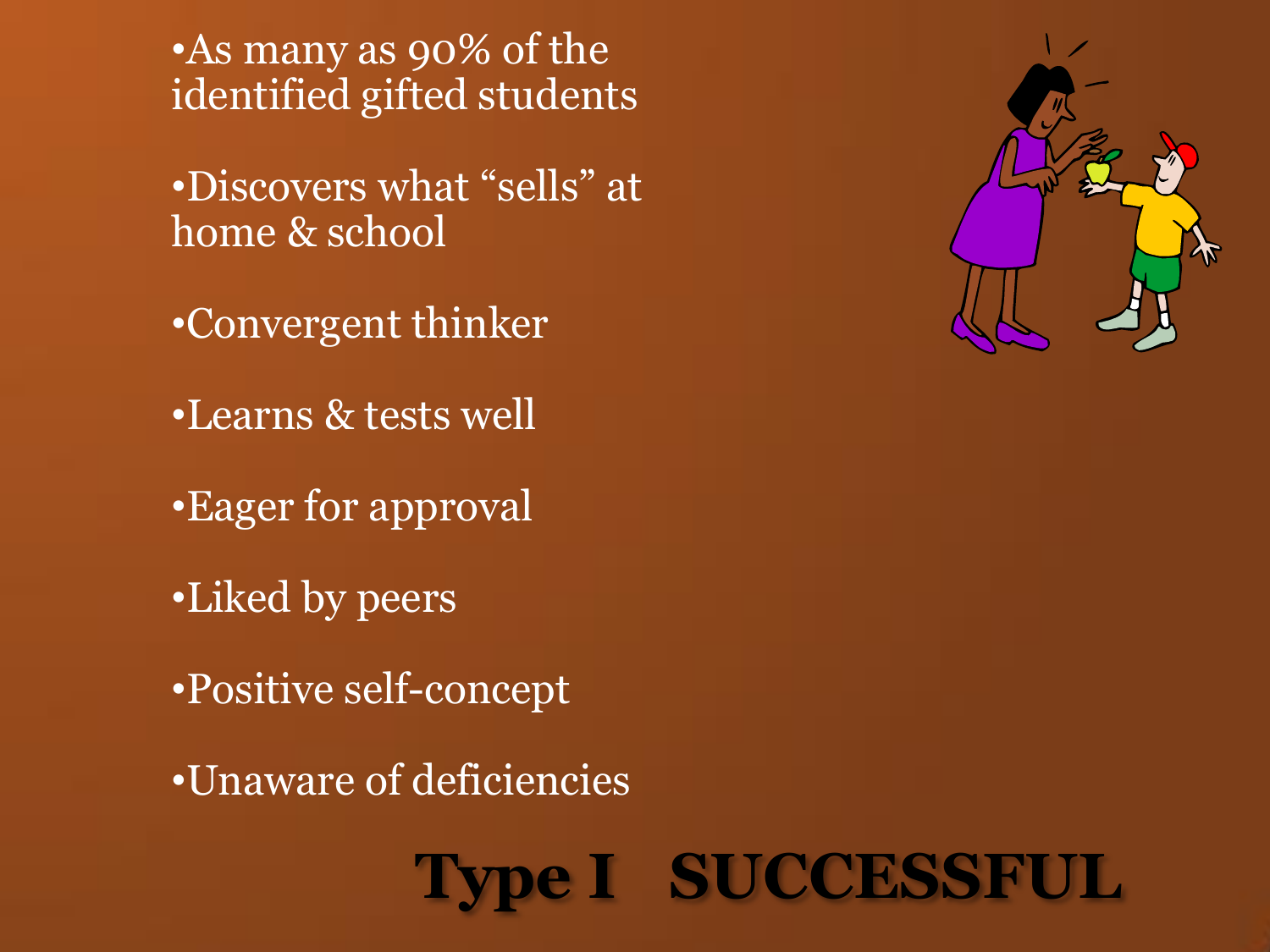•Divergently gifted

•Question authority

•Don't conform - haven't learned to use the system

•Receive little recognition for accomplishments

•Struggle with self-esteem

•At risk as eventual drop out

•Often go unidentified



### **Type II CREATIVE**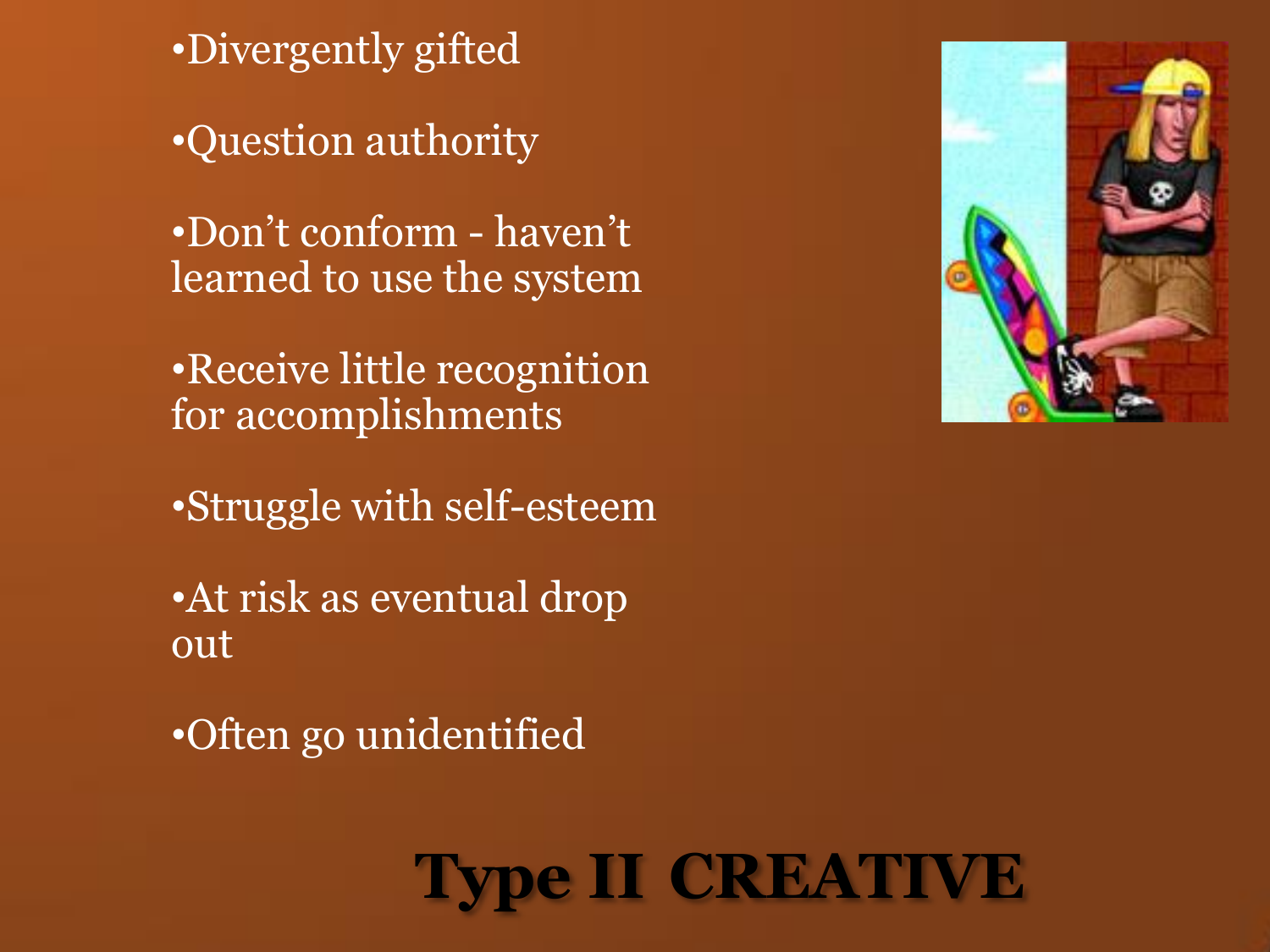•Middle school females hiding giftedness

•High School boys dealing with athletic or social pressures

•Minorities who are successful in school

•Want to be included in non-gifted peer group

•May be radical transformation from earlier grades

•Their needs are often in conflict with expectations of teachers & parents

# **Type III UNDERGROUND**

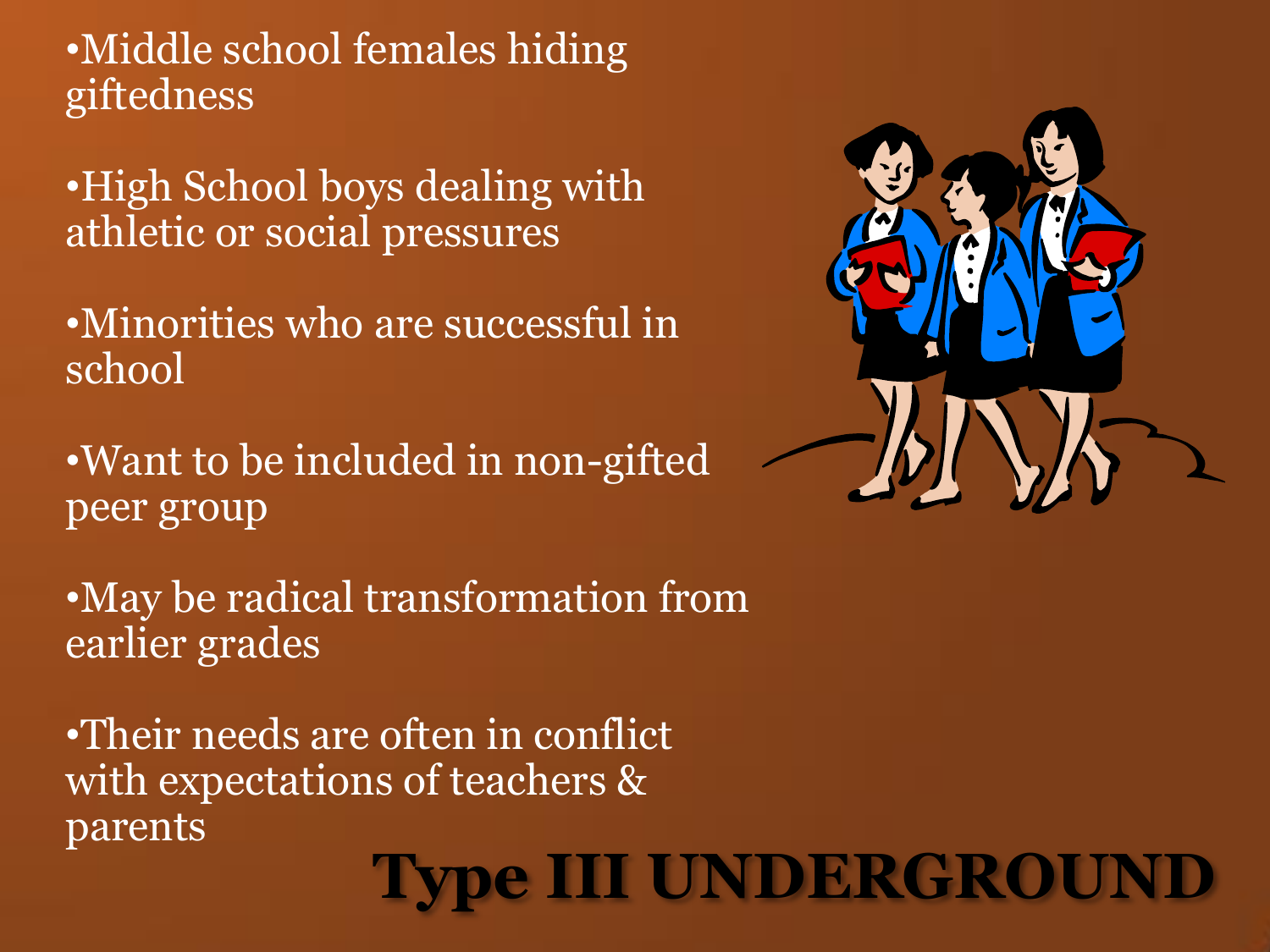•Angry with adults & with themselves; Defensive

•System has not met needs for many years; Burn-out or Spaced-out

•Depressed & withdrawn or acts out

•Interests are outside realm of regular school curriculum

•Poor self-concept

•Can be from culturally diverse backgrounds and/or poverty



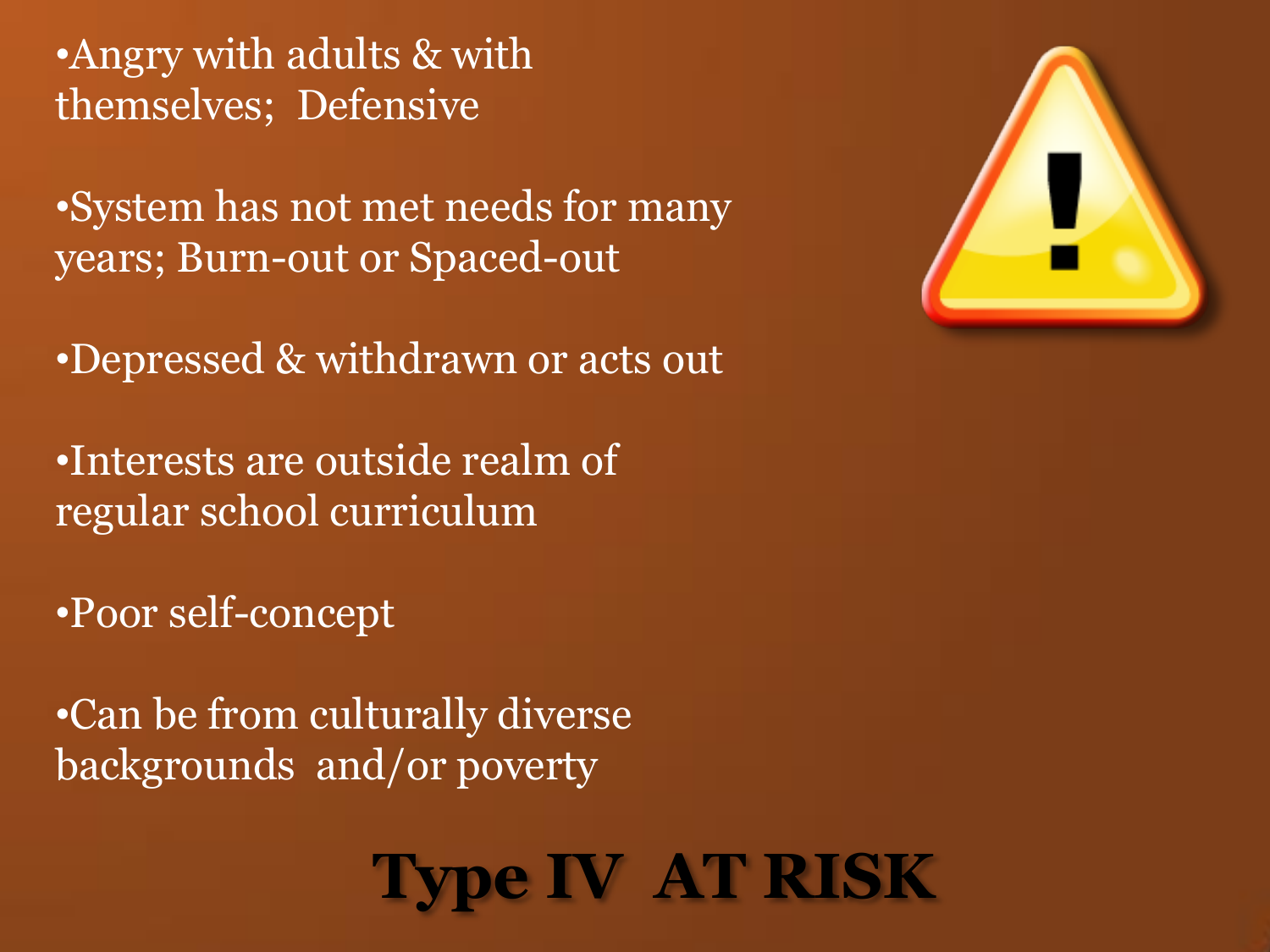•Physically or emotionally challenged

•Learning disabilities

•Limited English Proficiency

•Typically not identified gifted



•Programs don't integrate their varying needs

•Discouraged, frustrated, rejected, helpless, powerless or isolated

•School system tends to focus on the weaknesses

# **Type VI TWICE EXCEPTIONAL**